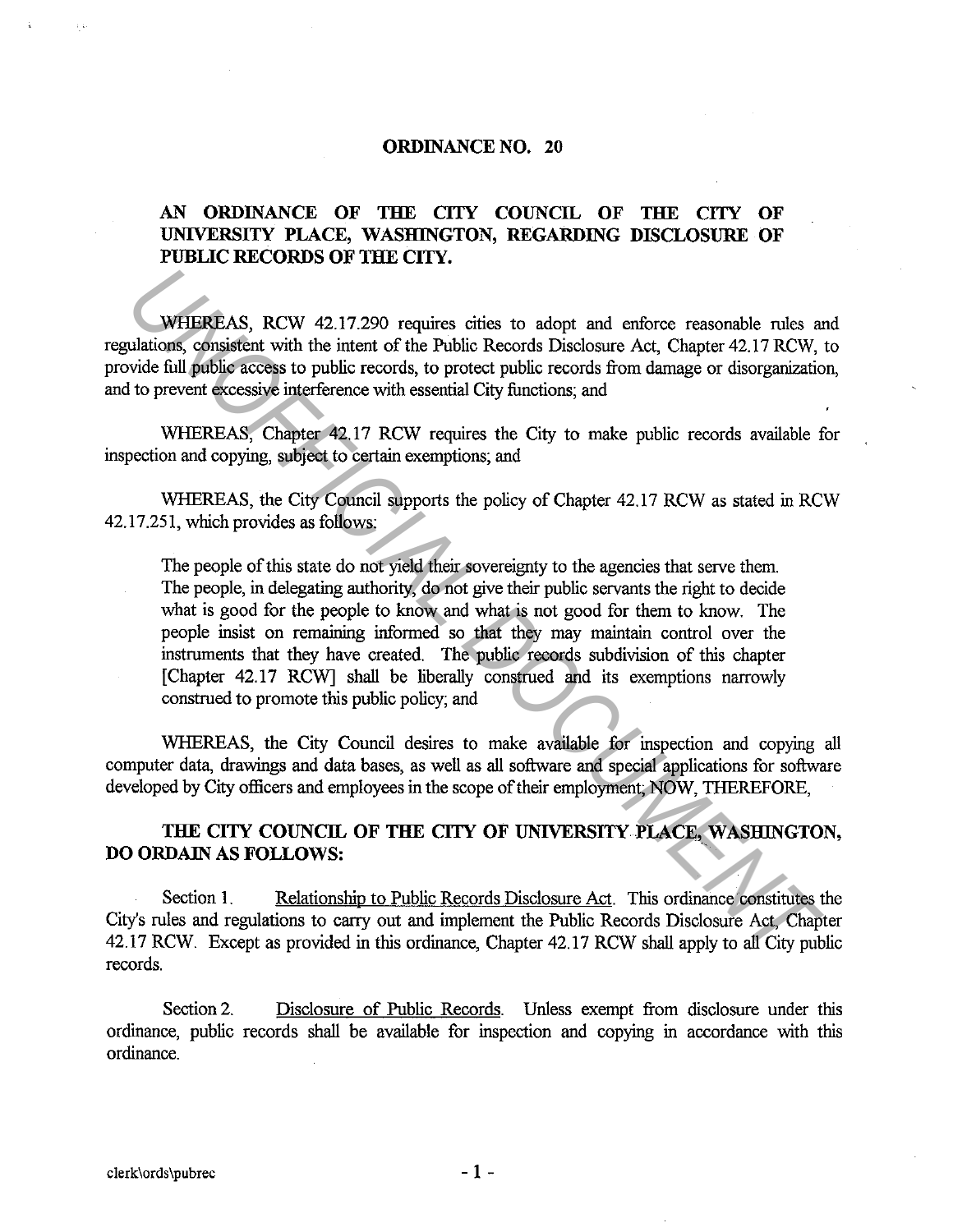#### Section 3. Definitions of Public Record and Writing.

A. "Public record" means (1) any writing, (2) any computer data and data bases and computer generated documents, maps and drawings and (3) any software and special applications for software developed by City officers and employees in the scope of their employment, containing information relating to the conduct of government or the performance of any governmental or proprietary function prepared, owned, used, or retained by the City regardless of physical form or characteristics.

B. "Writing" means handwriting, typewriting, printing, photostating, photographing, and every other means of recording any form of communication or representation, including, but not limited to, letters, words, pictures, sounds, or symbols, or combination thereof, and all papers, maps, magnetic or paper tapes, photographic films and prints, motion picture, film and video recordings, magnetic or punched cards, discs, drums, diskettes, sound recordings, and other documents including existing data compilations from which information may be obtained or translated. **Example 19** All substantive and procedural rules of general applicability increases of physical form and<br>territoids. Writing" means handwriting, typewriting, printing, photostating, photographing,<br>ery other means of recor

Section 4. Copyright Enforcement. The City recognizes that any software and special applications for software developed by City officers and employees in the scope of their employment are owned by the City pursuant to the copyright laws, 17 U.S.C., sections 101 and 201. The City will make available to all requestors a license to use such software so as to make use of all public data.

Section 5. Maintenance of Records.

A. All substantive and procedural rules of general applicability, including but not limited to ordinances and resolutions of the City Council, minutes of the regular meetings of the City Council, and statements of general policy, and all public contracts, deeds, easements and leases shall be indexed and maintained in the office of the City Clerk for the use of the City and of the general public.

B. All other records of the City relating to the specific function or responsibility of a particular City department shall be maintained for the use of the department and the general public in the office of the department. The department shall maintain and make available for public inspection and copying a current index providing identifying information as to the following records:

- 1. Final opinions and orders made in the adjudication of cases;
- 2. Statements of policy and interpretations of policy which have been adopted by the City;
- 3. Administrative staff manuals and instructions to staff that affect a member of the public;
- 4. Planning policies and goals, and interim and final planning decisions;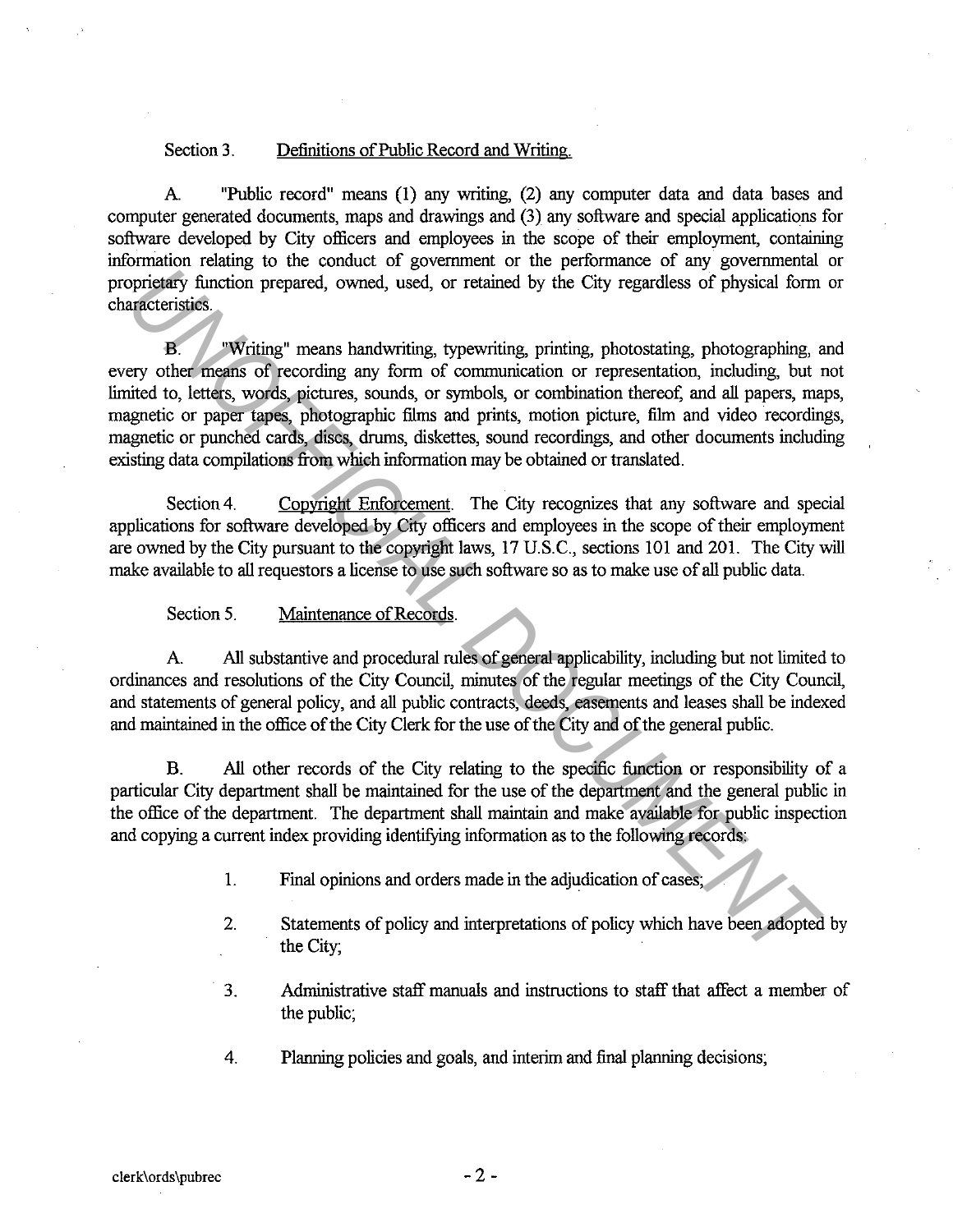- 5. Factual staff reports and studies, factual consultants reports and studies, scientific reports and studies and any other factual information derived from tests, studies, reports, or surveys, whether conducted by public employees or others; and
- 6. Correspondence, and materials referred to therein, by and with the City relating to any regulatory, supervisory, or enforcement responsibilities of the City, whereby the City determines, opines upon, or is asked to determine or opine upon, the rights of the State, the public, a subdivision of State government, or of any private party.

Section 6. Exemptions.

- A. The following shall be exempt from public inspection and copying:
	- 1. Personal information in files maintained for employees, appointees, or elected officials, to the extent that disclosure would violate their right to privacy, as defined in RCW 42.17.255.
	- 2. Information required of any taxpayer in connection with the assessment or collection of any tax if the disclosure of the information to other persons would be prohibited to such persons by RCW 82.32.330 or violate the taxpayer's right to privacy, as defined in RCW 42.17.255, or result in unfair competitive disadvantage to the taxpayer.
	- 3. Specific intelligence information and specific investigative records compiled by investigative, law enforcement, and penology agencies, the nondisclosure of which is essential to effective law enforcement or for the protection of any person's right to privacy, as defined in RCW 42.17.255.
- 4. Information revealing the identity of persons who are witnesses to or victims of crime or who file complaints with investigative, law enforcement, or penology agencies, other than the public disclosure commission, if disclosure would endanger any person's life, physical safety, or property; provided, that if at the time a complaint is filed the complainant, victim or witness indicates a desire for disclosure or nondisclosure, such desire shall govern. The rights of the State, the public, a subdivision of State government,<br>
upon, the rights of the State, the public, a subdivision of State government,<br>
of any private party.<br>
Exemptions<br>
Exemptions that the main simulation
	- 5. Test questions, scoring keys, and other examination data used to administer a license, employment, or academic examination.
	- 6. Except as provided by chapter 8.26 RCW, the contents of real estate appraisals, made for or by any agency including the City, relative to the acquisition or sale of property, until the project or prospective sale is abandoned or until such time as all of the property has been acquired or the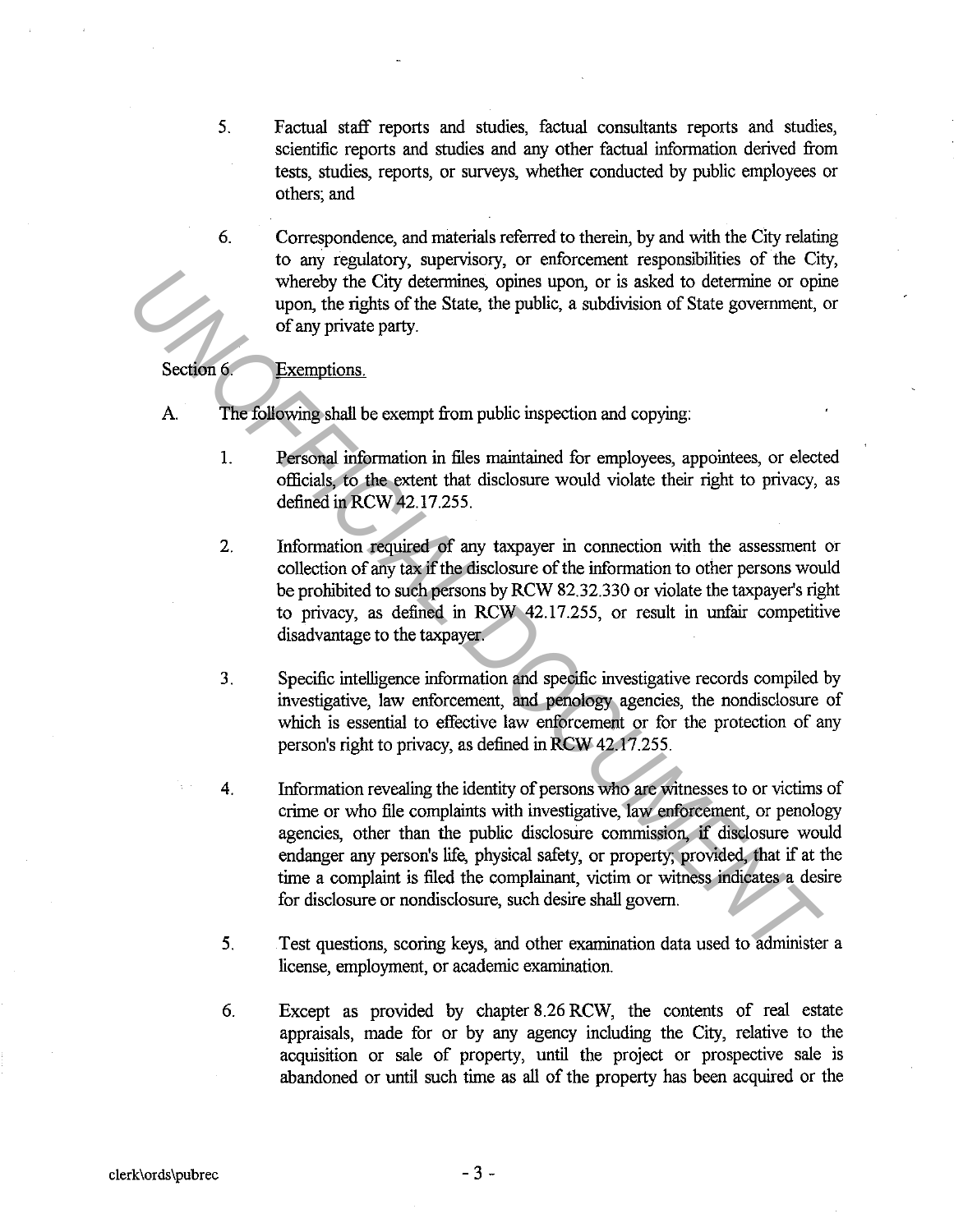property to which the sale appraisal relates is sold, but in no event shall disclosure be denied for more than three years after the appraisal.

7. Valuable formulae, designs, drawings, and research data obtained by the City within five years of the request for disclosure when disclosure would produce private gain and public loss. The exemption of this subsection (7) shall not include software and special applications for software developed by City officers and employees in the scope of their employment.

Preliminary drafts, notes, recommendations, and intra-agency memorandums in which opinions are expressed or policies formulated or recommended except that a specific record shall not be exempt when publicly cited by the City in connection with any City action. For the state of the state increases and secure the state in the state of the example of their employment.<br> **Preliminary drafts**, notes, recommendations, and intra-agency memorandums<br>
which opinions are expressed or polici

- 9. Records which are relevant to a controversy to which the City is a party but which records would not be available to another party under the rules of pretrial discovery for causes pending in the superior courts.
- 10. Records, maps, or other information identifying the location of archaeological sites in order to avoid the looting or depredation of such sites.
- 11. Financial and commercial information and records supplied by businesses during application for loans or program services provided by Chapters 43 .160, 43.163, 43.168, and 43.330 RCW.
- 12. All applications for public employment, including the names of applicants, resumes, and other related materials submitted with respect to an applicant.
- 13. The residential addresses and residential telephone numbers of employees or volunteers of the City which are held by the City in personnel records, employment or volunteer rosters, or mailing lists of employees or volunteers.
- 14. The residential addresses and residential telephone numbers of the customers of a City utility contained in the records or lists held by the City utility of which they are customers.
- 15. Client records maintained by the City under any domestic violence program as defined in RCW 70.123.020 or rape crisis center as defined in RCW 70.125.030.
- 16. Information that identifies a person who, while a City employee: (i) seeks advice, under an informal process established by the City, in order to ascertain his or her rights in connection with a possible unfair practice under chapter 49.60 RCW against the person; and (ii) requests his or her identity or any identifying information not be disclosed.

8.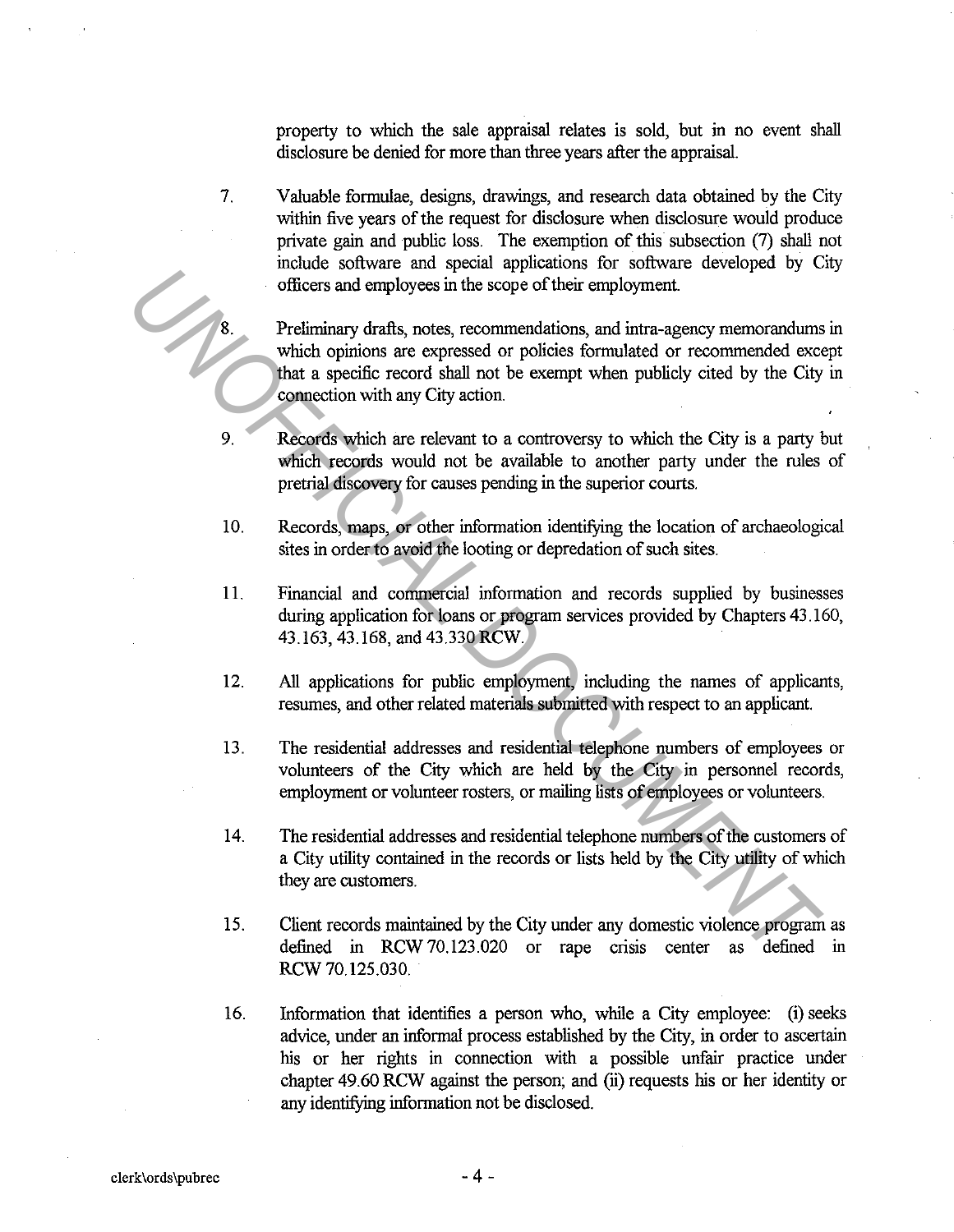- 17. License applications under RCW 9.41.070.
- 18. Information revealing the identity of child victims of sexual assault who are under age eighteen. Identifying information means the child victim's name, address, location, photograph, and in cases in which the child victim is a relative or stepchild of the alleged perpetrator, identification of the relationship between the child and the alleged perpetrator.

19. A law enforcement authority may not request inspection or copying of records of any person, which belong to a City electrical utility, unless the authority provides the City electrical utility with a written statement in which the authority states that it suspects that the particular person to whom the records pertain has committed a crime and the authority has a reasonable belief that the records could determine or help determine whether the suspicion might be true.

20. Any other record which is exempt from disclosure under any state law.

B. The exemptions from public disclosure set forth in this section shall be inapplicable to the extent that information, the disclosure of which would violate personal privacy or vital governmental interests, can be deleted from the specific records sought. No exemption shall be construed to permit the non-disclosure of statistical information not descriptive of any readily identifiable person or persons. **Example 19 and the alleged perpetrator.**<br> **Example 19 and the alleged perpetrator.**<br> **A law enforcement authority may not request inspection or copying of record or any person, which helong to a City electrical utility wi** 

C. Inspection or copying of any specific records exempt under this section may be permitted if the Pierce County Superior Court finds, after a hearing with notice thereof to every person interested and to the City, that the exemption *of* such records is clearly unnecessary to protect any individuals right of privacy or any vital governmental function.

D. Nothing in this section shall affect a positive duty of the City to disclose or a positive duty to withhold information which duty to disclose or withhold is contained in any other law.

Section 7. Procedure for Inspection or Copying.

A Persons wishing to inspect or copy City records shall first make such request to the City Clerk or the department head of the City department which maintains the requested records. If the requestor does not know which department maintains the records, the request shall be made to the City Clerk. The City Clerk shall direct the requestor to the appropriate department. All assistance necessary to help the requestor locate the particular record shall be provided promptly either by the City Clerk or by the particular department maintaining the records. The provision of such assistance shall not umeasonably disrupt the normal operations of the City Clerk, the department, or the assisting employee.

B. The City Clerk or other City employee shall not distinguish among persons requesting records. Persons requesting records shall not be required to provide information as to the purpose for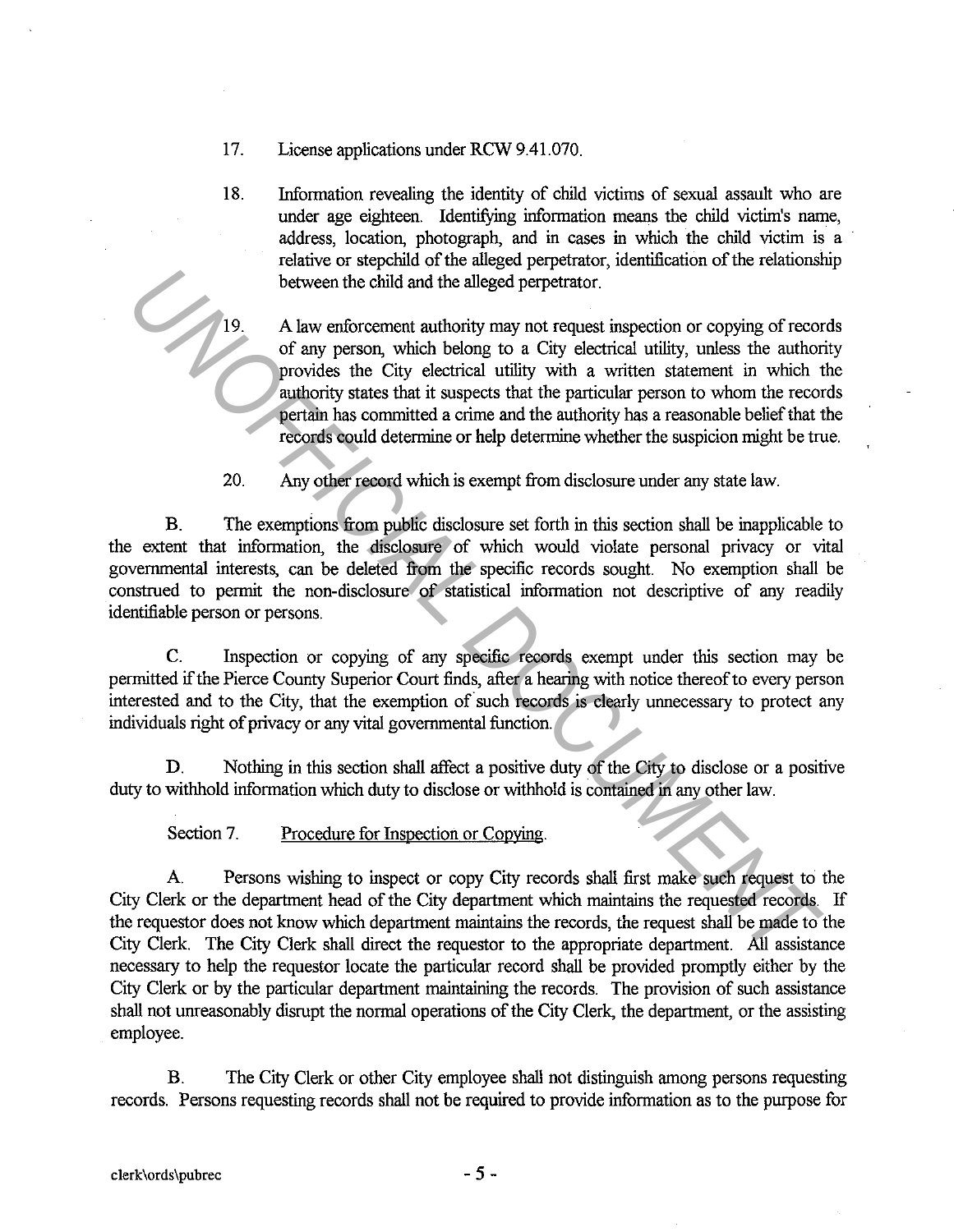the request, except to establish whether the inspection or copying would violate RCW 42.17.260(5) or other statute or ordinance which exempts or prohibits disclosure of specific information or records to certain persons.

Section 8. Reimbursement for Copying Costs.

A. Copies of written records, maps, photographs including slides, audio tape recordings, video tape recordings and diskettes shall be made and provided by the City upon request and payment of the actual cost of reproducing the same, which cost shall be established by City Council resolution.

B. Labor and mailing costs shall be included in the cost of reproduction. The costs of reproduction provided for by resolution shall include, but not be limited to, the following records: street maps, zoning maps, zoning codes, ordinances, public meeting minutes, resolutions, verbatim transcripts, deeds, contracts, and other records of the character contemplated in Section 1 of this ordinance. **Example 19 and 19 and 19 and 19 and 19 and 19 and 19 and 19 and 19 and 19 and 19 and 19 and 19 and 19 and 19 and 19 and 19 and 19 and 19 and 19 and 19 and 19 and 19 and 19 and 19 and 19 and 19 and 19 and 19 and 19 and 19** 

C. Where the request is for a certified copy, there shall be an additional charge in the amount established by City Council resolution to cover the additional expense and time required for certification.

D. The City Clerk or a department head may provide copies of City records at no charge to individuals or government agencies doing business with the City, if the City Clerk or department head determines such action is in the best interests of the City.

Section 9. Decision on Public Records Requests - Procedure for Review of Decision.

A. Upon receiving an oral or written request to inspect or copy a public record, the City Clerk or the department head shall grant the request unless the City Clerk or department head determines that the record requested is or may be exempt from disclosure in whole or in part, in which case the City Clerk or department head shall require that the requestor complete a written request for public records form.

B. A department head shall immediately deliver a completed written request for public records form to the City Clerk.

C. Upon receiving a completed written request for records form, the City Clerk shall determine whether the requested record is exempt by law from inspection and copying in whole or in part. Within five business days of the date of receipt by the City of the written request for a record, the City Clerk shall:

- 1. Provide the record; or
- 2. Acknowledge that the City has received the request and provide a reasonable estimate of the time the City will require to respond to the request; or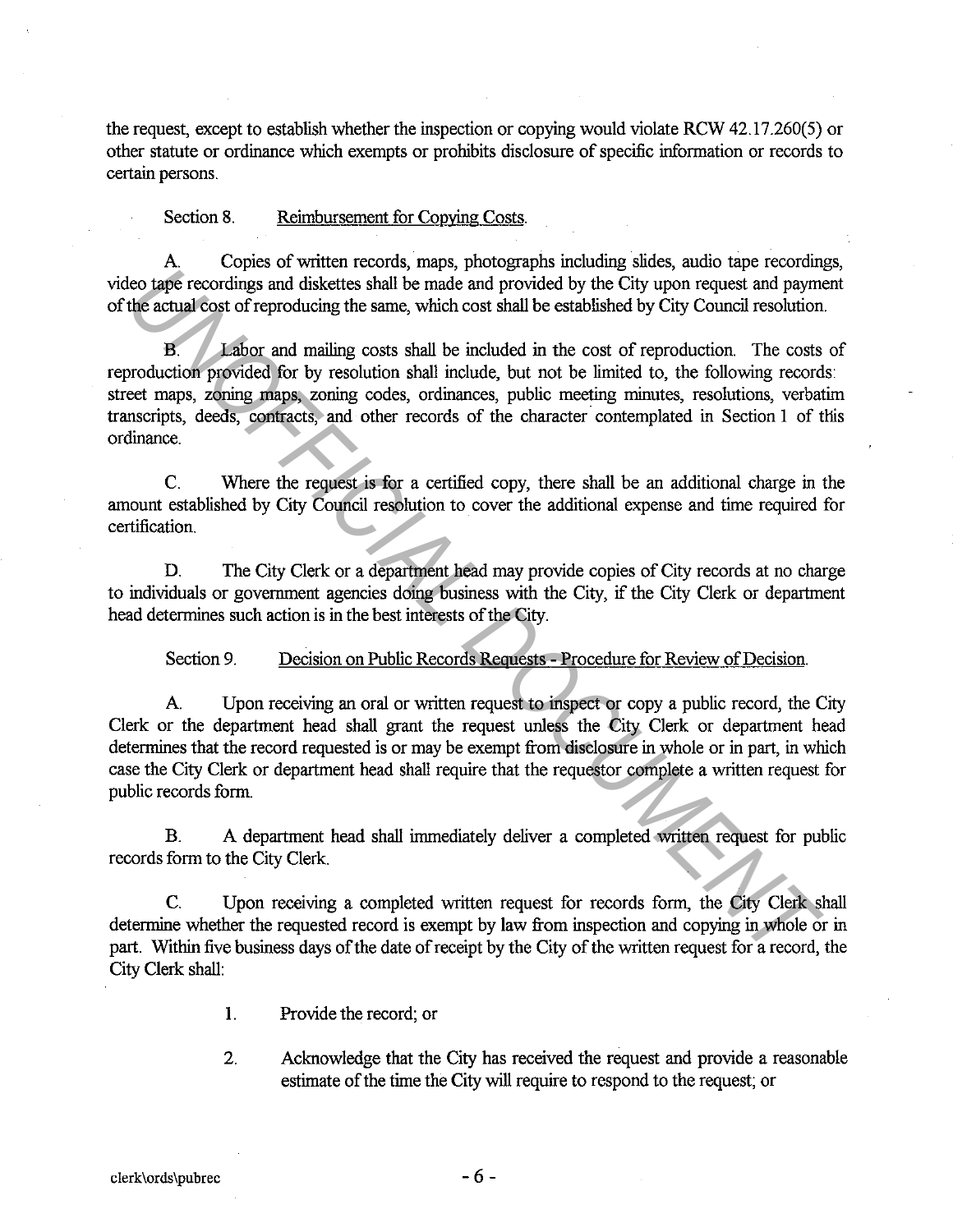### 3. Deny the public record request.

Additional time to respond to a request may be based upon the need to clarify the intent of the request, to locate and assemble the information requested, to notify third persons or agencies affected by the request, or to determine whether any of the information requested is exempt. If a public records request is unclear, the City Clerk may ask the requestor to clarify what information the requestor is seepierce. If the requestor fails to clarify the request, the City need not respond to the request.

D. If the City Clerk determines that the document is exempt in part but can be made available after deletion of exempt portions, or after deletion of portions which would violate personal privacy or vital governmental interests, the request shall be granted; provided, that such exempt portions shall first be deleted. If the City Clerk determines to deny the request, in whole or in part, a written statement of the specific reasons for the denial shall be provided to the requestor.

E. A decision by the City Clerk denying inspection shall be reviewed by the City Attorney. Such review shall be deemed complete at the end of the second business day following the denial of inspection and shall constitute final City action for the purposes of judicial review. The requestor shall be notified by mail of the decision to grant or deny the request.

Section 10. Disclosure Prohibited by Other Statutes. The City shall not be required by this ordinance to permit public inspection and copying of any record to the extent public disclosure of the record is prohibited, restricted or limited by any state or federal statute or regulation including, but not limited to, Chapter 10.97 RCW, the Washington State Criminal Records Privacy Act, Chapter 13.50 RCW, relating to release of records by juvenile justice or care agencies, or Chapter 46. 52 RCW, relating to accident reports and abandoned vehicles. phetics. In the telucison ratio to change in equests, the clay head not respond to the equests.<br> **UNOFFICIAL determines that the document is except in part but can be made<br>
alled alled place of exampt portions, or after de** 

Section 11. Administrative Rules. The City Manager, upon recommendation of the City Clerk, may issues rules for the implementation of this ordinance.

Section 12. Severability. If any section, sentence, clause, or phrase of this ordinance should be held to be invalid or unconstitutional, such decision shall not affect the validity or constitutionality of any other section, sentence, clause or phrase of this ordinance.

Section 13. incorporation. Effective Date. This ordinance shall take effect on the official date of

#### **PASSED BY THE CITY COUNCIL ON JULY 10, 1995**

Stanley L. K. Flemming, Mayor